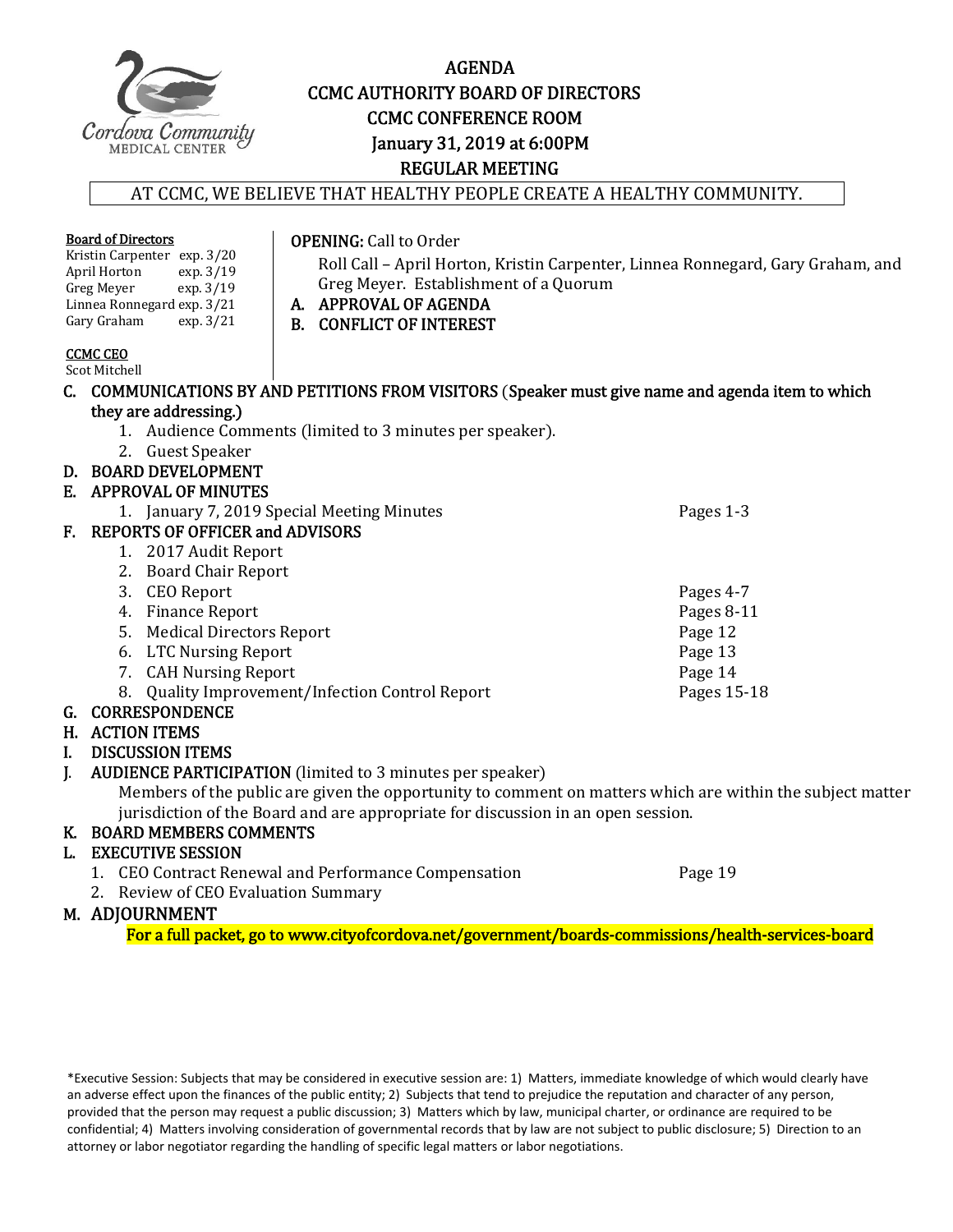# **Minutes CCMC Authority – Board of Directors CCMC Admin Conference Room January 7, 2018 at 6:00pm Regular Meeting**

# **CALL TO ORDER AND ROLL CALL –**

 **Kristin Carpenter** called the Board Meeting to order at 6:00pm.

Board members present: **Kristin Carpenter, April Horton, Gary Graham, and Greg Meyer.** 

**A quorum was established.** 4 members present.

CCMC staff present: Scot Mitchell, CEO; Bill Storck, Interim CFO; Randall Draney, CFO; and Faith Wheeler-Jeppson, Executive Assistant.

**A. APPROVAL OF AGENDA** 

 **M/ Graham S/ Meyer** "move to approve the Agenda." **4 yeas, 0 nay Motion passed.** 

**B. CONFLICT OF INTEREST** ~ None

# **C. COMMUNI CATI ONS BY AND PETI TI ONS FROM VI SI TORS**

- **1. Audience Participation** ~ None
- **2. Guest Speaker** ~ None
- **D. BOARD DEVELOPMENT** ~ None

# **E. APPROVAL OF MI NUTES**

**M/ Horton S/ Graham** "move to approve the November 29, 2018 Regular Meeting Minutes".

 **4 yeas, 0 nay Motion passed**

# **F. REPORTS OF OFFI CERS and ADVI SORS**

- 1. **Board Chair None**
- 2. **CEO None**
- 3. **Finance None**
- 4. **LTC Nursing None**
- 5. **CAH Nursing None**
- 6. **Quality I mprovement/ I nfection Control None**
- **G. CORRESPONDENCE ~** None
- **H. ACTI ON I TEMS** 
	- 1. **CCMC Authority Board of Directors Bylaws Approval**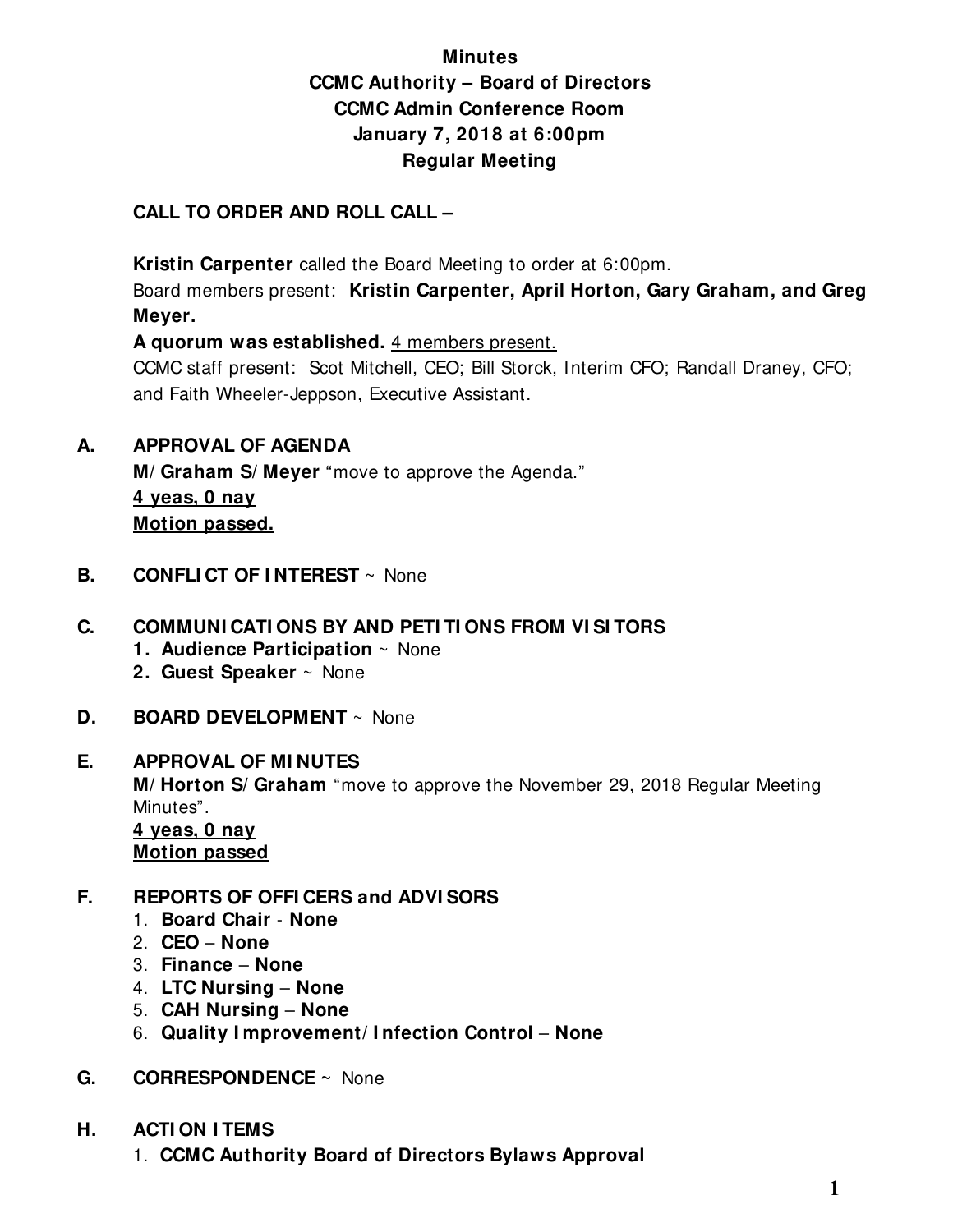**M/ Horton S/ Graham** "I move that the CCMC Authority Board of Directors approve the Board of Directors Bylaws as presented".

# **4 yeas, 0 nay Motion passed**

2. **2019 QAPI Plan Approval** 

**M/ Graham S/ Meyer** "I move that the CCMC Authority Board of Directors approve the 2019 QAPI Plan as presented."

**4 yeas, 0 nay Motion passed.** 

3. **CAH Periodic Evaluation Approval M/ Horton S/ Meyer** "I move that the CCMC Authority Board of Directors approve the CAH Periodic Evaluation as presented." **4 yeas, 0 nay** 

**Motion passed.** 

# **I.** DI SCUSSI ON ITEMS

1. **Scot Mitchell** reported to the Board that Dingus Zarecor and Associates, PLLC would like the Board to consider whether it would be beneficial to review the audit via electronic communications rather than incur the additional expense of coming up to Cordova in person.

#### **J. AUDI ENCE PARTI CI PATI ON** ~ None

#### **K. BOARD MEMBERS COMMENTS**

**Horton ~** No comment. **Ronnegard ~** No comment. **Carpenter ~** No comment. **Graham ~** No comment.

# **L. EXECUTI VE SESSI ON**

1. CEO Annual Evaluation

**M/ Meyer S/ Graham** "I move that the CCMC Authority Board of Directors go into Executive Session for matters which by law, municipal charter, or ordinance are required to be confidential.

# **4 yeas, 0 nay Motion passed.**

Board went into Executive Session at 6:48pm Board came out of Executive Session at 8:07pm

**M/ Meyer S/ Horton** "I move to approve the CEO salary as approved in the 2019 Budget after completing the performance review." **2**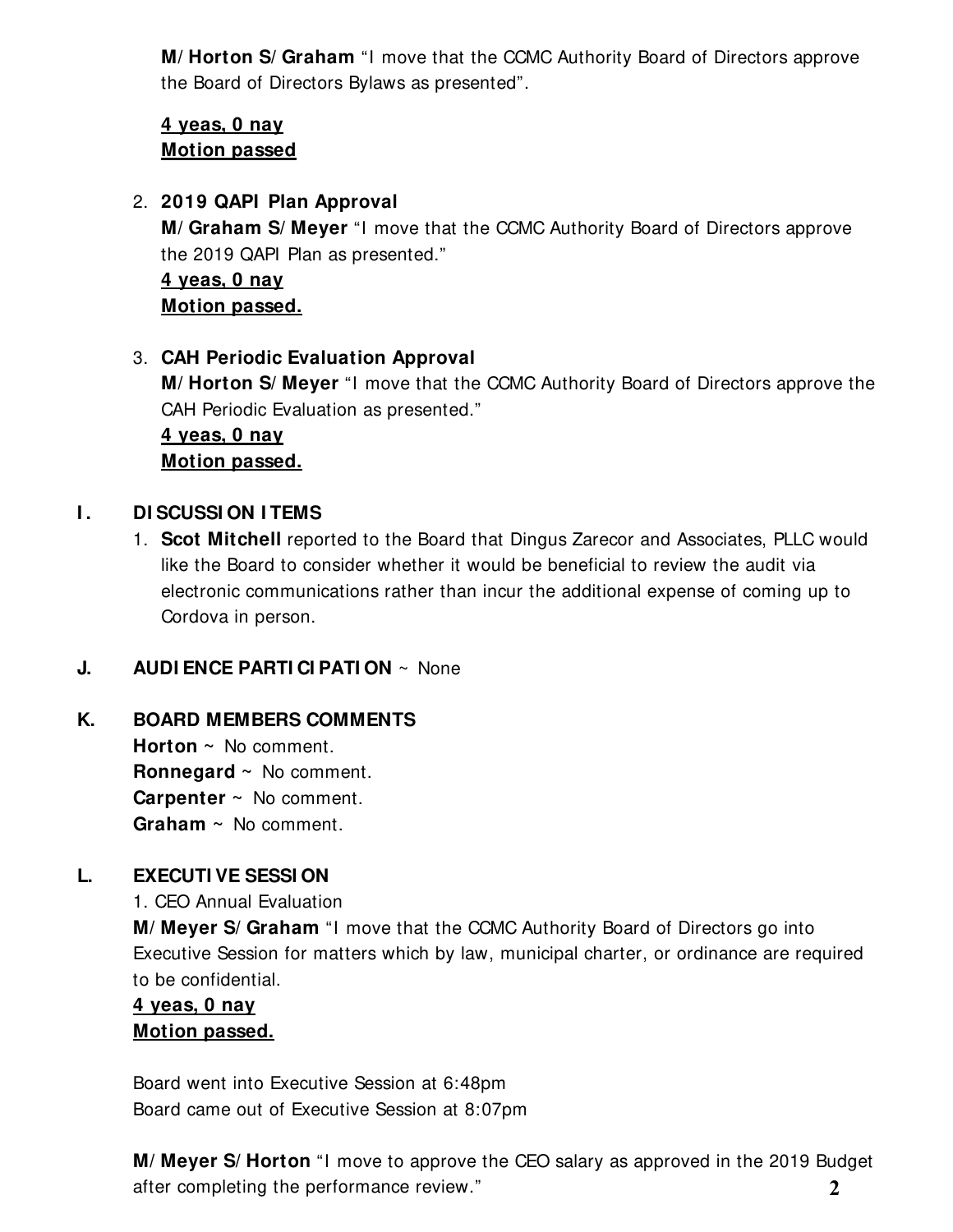**4 yeas, 0 nay Motion passed.** 

# **M. ADJOURNMENT**

**M/ Graham S/ Horton** "I move to adjourn the meeting." **Carpenter** declared the meeting adjourned at 8:15pm.

**Prepared by: Faith Wheeler-Jeppson**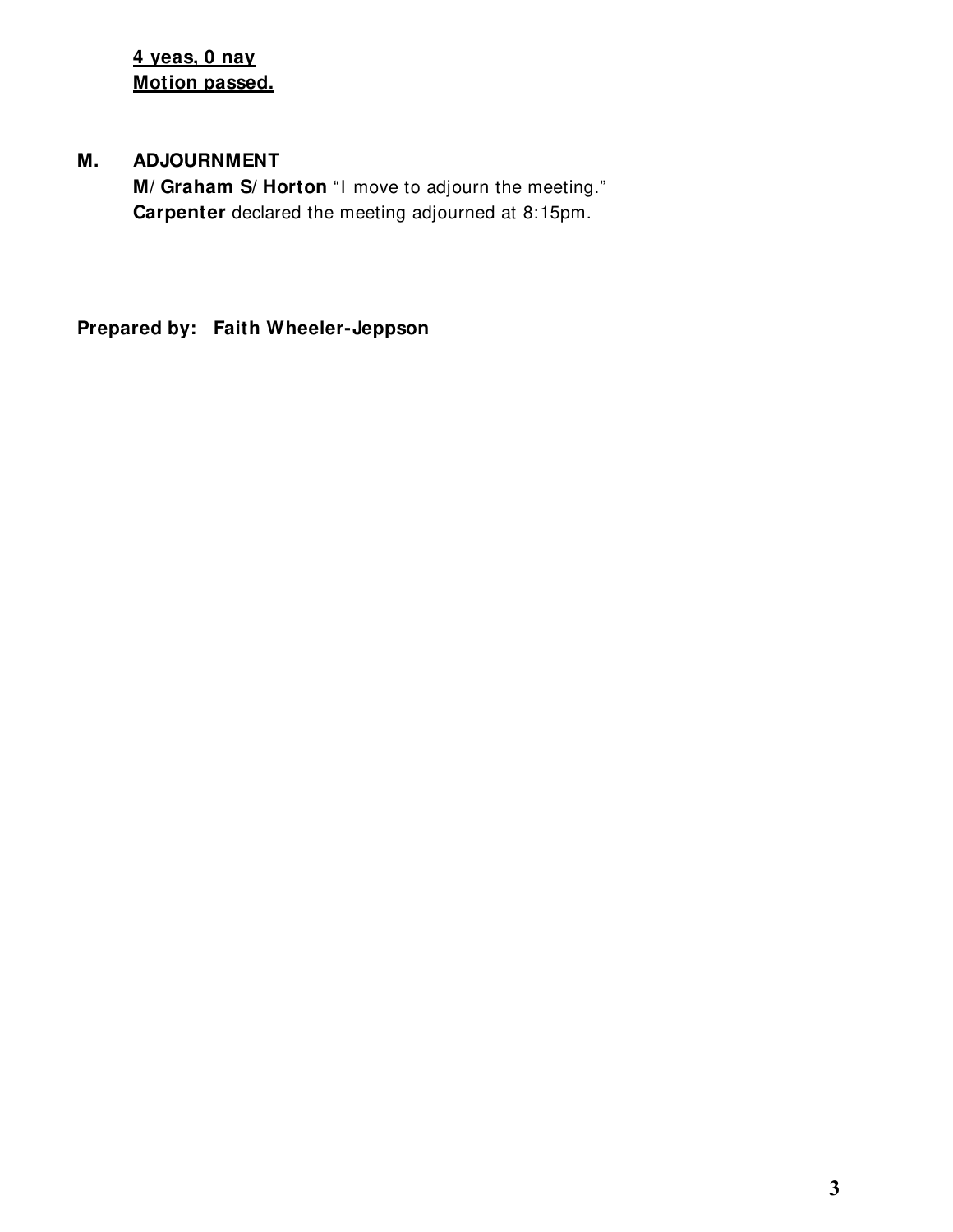

CEO Report to the CCMC Authority Board of Directors January 31, 2019 Scot Mitchell, CEO

#### The Big Picture

2019 is bringing in some interesting dynamics to the Alaska Legislature. The State Senate has started the business of appointing committees and scheduling hearings. As of my writing this report, the Alaska House of Representatives is still not organized. They have elected a Speaker Pro Tempore, which is a temporary position with limited authority. The Republicans hold a 23-17 majority in the House, but two Republicans (including Rep. Stutes) and one Independent who will align with the Democrats, resulting in an even split. Until the House comes up with a structure for the session, the House members do not have any committee appointments.

One of the biggest expectations for the new session is Governor Dunleavy's budget, which must be submitted by February 15<sup>th</sup>. From what we are hearing, his proposed budget will include staggering cuts. It appears the budget proposal will include cuts of \$1.6 billion, which will allow for "full" PFD dividend payments. While we don't yet know the scope of cuts, ASHNHA has been hearing that some of the possible cuts are:

- Facility rate cuts, likely for PPS hospitals, but possibly excluding CAHs and LTC
- Potentially moving PPS hospitals to DRGs
- Backfilling PPS cuts with a provider tax
- Cutting entire categories of optional services
- Reducing eligibility
- Adopting the Oregon prioritized list of services
- **•** Eliminating the Medicaid expansion
- Medicaid work requirements

If these cuts do become a reality, it could have dire impacts on the entire healthcare industry in Alaska. Some of these cuts would require legislative changes to statutes, while others could be done via the budget process. If these become a reality, we would expect an all-out battle to try to prevent the negative effects on hospitals in Alaska. We may need to ask Board Members to help with communicating the need for a sustainable health care infrastructure in Cordova to our elected representatives. We'll keep you updated on these, and any other legislative issues throughout the current session.

#### Status Updates

#### **Service:**

 As a result of the issues we've been encountering with our new EHR system, Thrive, an Implementation Specialist from Evident is on‐site this week conducting a review of all the problems we are having. This visit is at no cost to CCMC. Some of the issues have already been addressed, but others are going to take a little longer to get resolved. We will also be implanting a new training schedule for all the staff who use the Thrive system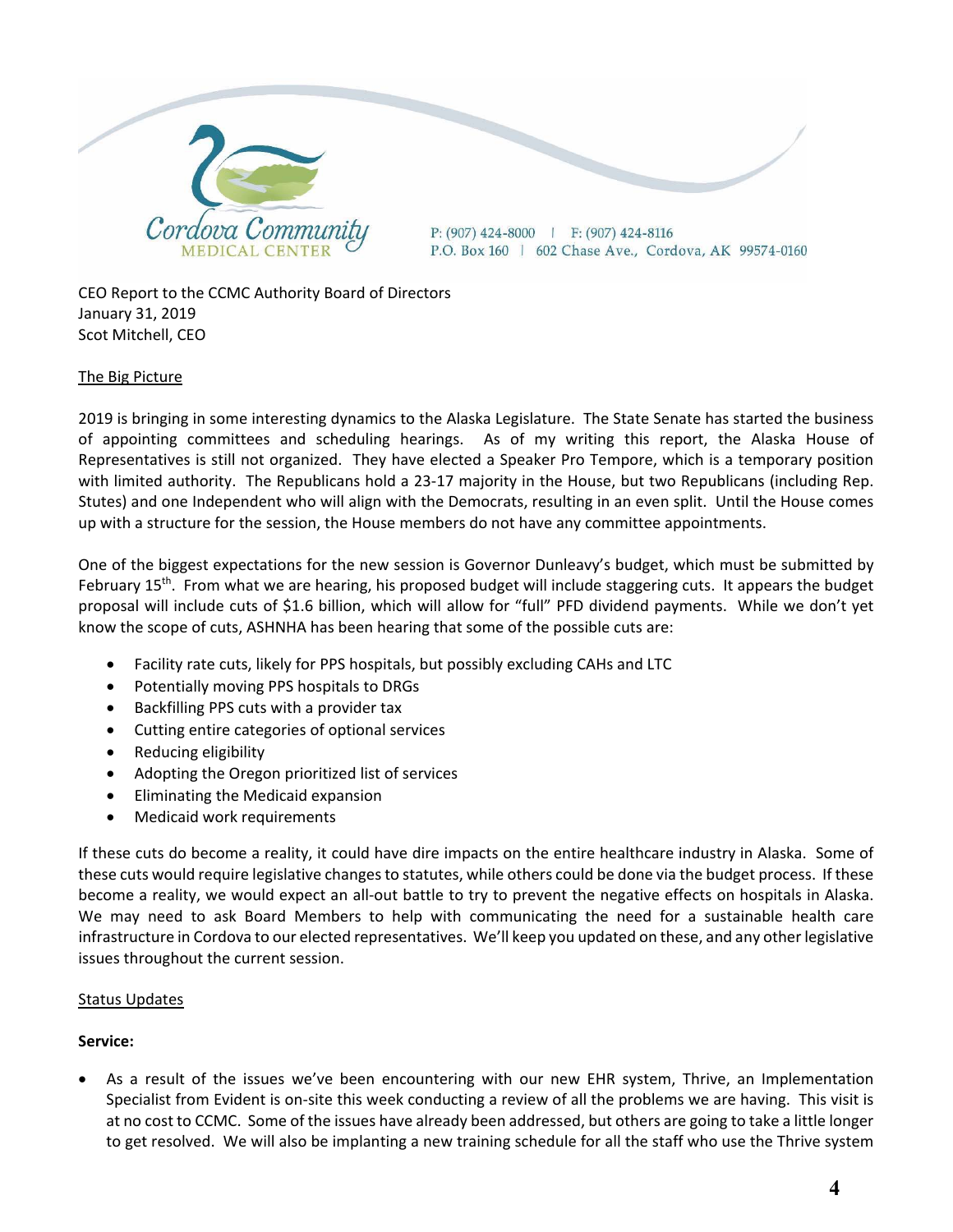to make sure they are competent with the systems capabilities. We continue to experience billing issues, which do have a negative impact on our cash flow. This is the biggest priority that we're working on.

- Our new radiology provider, vRad, has started reading our imaging studies for us, replacing RAPC. This change will also see CCMC billing patients for the Radiologist professional fees, instead of them doing that billing. This should help increase our revenue.
- CCMC staff did an amazing job of responding to the earthquake of November 30, 2018. The residents and patients were prepared very quickly for a possible evacuation. Luckily, no tsunami warning was issued for our area, so we did not have to evacuate. There were no injuries to any residents, patients or staff from the temblor. We did have some very minor damage to a door leading to the exit from the LTC activities room. A new door has been received and is in the process of being installed. The experience we gained from the evacuation after the earthquake in January of 2018 was invaluable as the process went much smoother this time.

#### **Quality:**

- We had our CMS recertification survey for the nursing home the week of December 10<sup>th</sup>. All of the preparation the staff has been doing paid off nicely. The surveyors stated that this was the best survey that CCMC has ever had! During the 2017 survey, we had 13 deficiencies, and the latest one we only had two for the health portion. These deficiencies were not related to any quality of care issues, one was requiring more details in a policy and the other was asking for additional detail in the facility assessment. The Life Safety Code survey found three deficiencies, which is a reduction from nine at the last survey. For the first time, we were also surveyed on our Emergency Preparedness, where we had three deficiencies. We have completed the Plans of Correction (PoCs) for each of the deficiencies, and are now awaiting the resurvey to make sure we are in compliance with the approved PoCs. I want to thank our staff for the amazing work they have done to make these quality improvements! The people of Cordova are lucky to have such dedicated healthcare professionals ready to provide care in their time of need.
- I recently signed an affiliation agreement with the University of Washington School of Medicine to allow Physician Assistant students to spend some time at CCMC doing clinical rotations. We are tentatively looking at having the first student coming here for a few weeks this summer.

#### **Finance:**

- The 2017 audited financial statement was completed in late December. DZA, our auditors, will present the report to the Board at the January 31, 2019 meeting via video. The audit shows that we had an operating gain of \$144,415 in 2017, compared to a loss of \$3.7 million the previous year. This sizeable improvement was due in part to one time changes from the GASB accounting for the PERS liability. Despite that, we still made a significant enhancement to our financial bottom line over the previous year.
- We recently received our final settlement from the desk review of the 2016 cost report. As a result of this settlement, CMS overpaid CCMC just over \$9,000. This amount that we owed back to CMS was withheld from payments last month.
- Early last month we received notice from CMS that they were making an interim payment rate adjustment for Medicare services as a result of the 2017 cost report, effective December 19, 2018. Our new interim rate for Medicare Part A hospital services is now \$3,450 per day, an increase from \$2,712 per day. Our new rate for Medicare Part B, physician services jumped to 120%, from 115%. Our Medicare Swing Bed rate is now \$2,482 per day, compared to \$2,074. In addition to these payment rate adjustments, we also received an \$112,000 lump sum payment from the 2017 cost report. We should expect a final settlement on the 2017 cost report by the end of this year.
- Due to ongoing issues with the implementation of the Thrive EHR system, the financial statements are still not showing all the actual revenue generated during those months. As explained in the last regular meeting, we are still working to get this fixed. Evident is helping us track down the issues.
- As mentioned before, the arrangement that we had with PERS to not have to actually pay the 17% tax on gross payroll has now ended. We received a notice from PERS saying that they are no longer going to allow us to do this. Alan Lanning and I had a phone conversation with several of the key leadership members from the State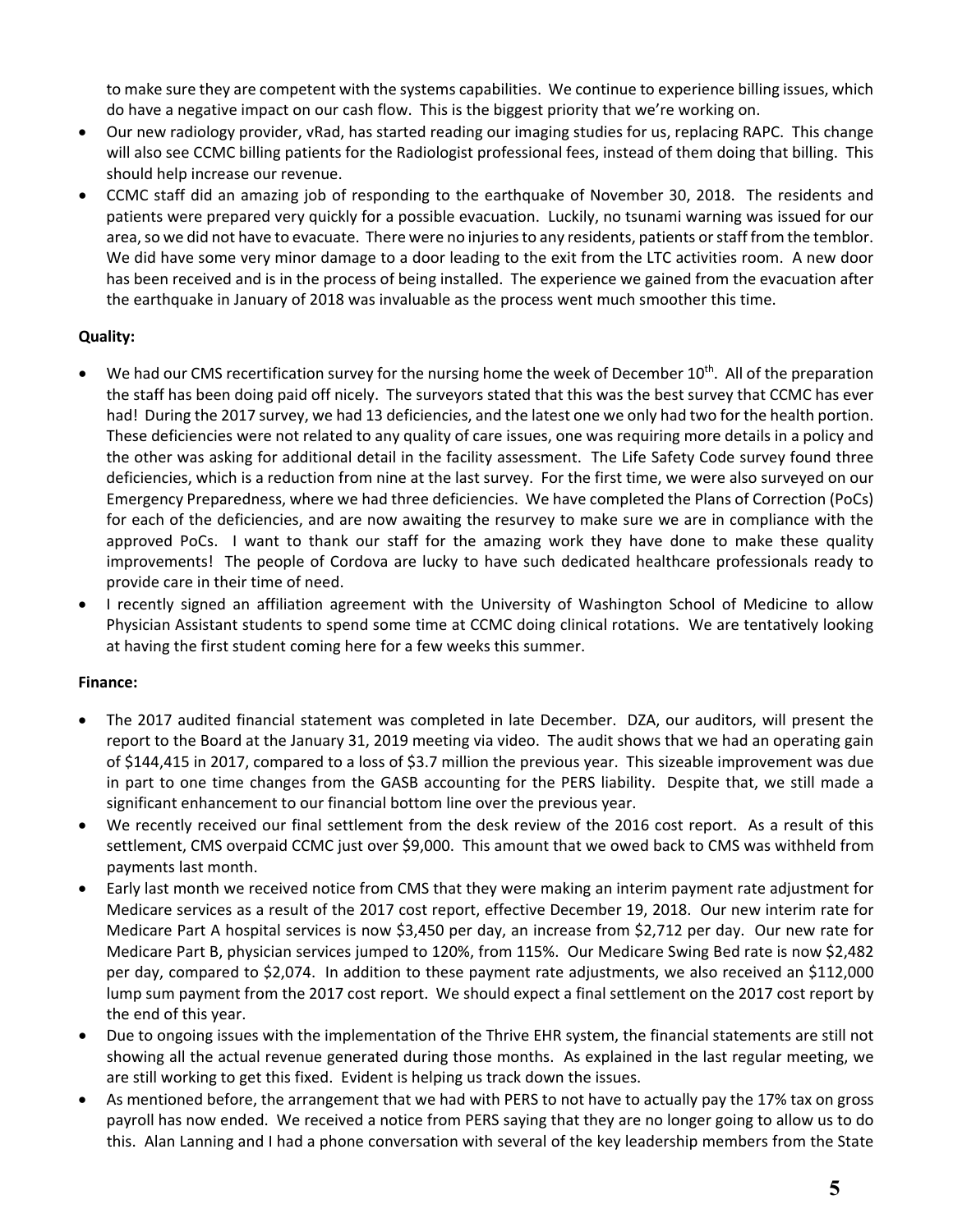about our issues with the PERS obligations. This call took place during the transition to the new administration and they asked us to give them some time for the new staff to come on board and be briefed on our concerns. They did let us know that there are several other entities in Alaska with the same issue, so we are not alone.

 A few new transparency laws recently went into effect, or will shortly. A new federal rule went into effect on January 1, 2019 that requires hospitals to post their "standard charges" on our website in a "machine readable" format. We had this completed in mid-December. The State of Alaska now requires hospitals to compile a list of the 10 health care services most commonly performed from each of six sections of the CT codes, including undiscounted prices. This info must also be posted on our website and submitted to the State Department of Health and Social Services. In addition, the State now requires that all hospitals must provide good faith estimates, within 10 days after receiving a request, of the reasonably anticipated charges for treating a patient's specific condition upon request. We have not yet finalized these requirements, and will probably have some difficulties due to the new EHR system issues. We will get this completed as soon as possible.

#### **People:**

- Randall Draney joined our staff on December 30, 2018 as the new Chief Financial Officer. I want to thank the leadership team for their assistance in the recruitment process that led us to offer the position to Randall. Randall has jumped in and is evaluating our financial services departments and developing action plans to help us to continue the improvements that we have made over the past couple years. I want to recognize and thank Lee Bennett and Bill Storck for their help as serving as interim CFO during the past few months. They were able to help us with the installation of the new EHR, and get the budget together on a short time frame.
- Dr. Sanders' current contract expires in April of this year. She has agreed to stay and has already signed a new contract. I want to thank Dr. Sanders for all of the extra work she does for CCMC and our patients. The Cordova community is extremely fortunate to have such a dedicated physician of her caliber!
- We also renewed contracts with Dr. Harper and Dr. Bejes for periodic physician coverage.
- We will be having a new full time Radiologic Technologist join CCMC next month.
- We recently renewed contracts for our consulting Pharmacist and Dietitian.
- AsI've advised the Board many times, the recruitment and retention ofstaff is one of the most important issues that we deal with every day. We currently have five vacant positions that we're recruiting for. We continue to recruit for two Licensed Clinical Social Workers for permanent positions.

#### **Growth:**

- Our new Occupational Therapist recently made her first visit to CCMC. She did consultations with our nursing home residents and also saw patients from the community on an outpatient basis. We will continue to have her coming, probably on a quarterly basis.
- We have completed, and signed, a contract for a new Pediatrician, Dr. Wesley Gifford, to come to Cordova. We are now working on setting up his first visit to provide a pediatric clinic in the next few months. Dr. Gifford has agreed to come over from Anchorage at least quarterly.
- We are looking at opportunitiesto increase the amount of time that our Speech Therapist is available to provide services to not only our nursing home residents, but outpatients as well.
- We are still negotiating a contract to bring Dr. Wesley Gifford to CCMC for a pediatrics clinic.
- We have recently started having discussions with a Podiatrist to come to CCMC and provide consults with our long term care residents, as well as conducting outpatient clinic services for patients from the community.

#### **Community:**

 Earlier this month, Kadee Goss, Kelly Kedzierski and I participated in a week long FEMA disastertraining program with some City of Cordova staff to help us prepare to work together in the event of a community-wide or regional disaster. The two courses we took were: ICS‐300: Intermediate Incident Command System for Expanding Incidents and ICS‐400: Advanced Incident Command System, Command and General Staff – Complex Incidents. It is due to preparedness activities such as this that Cordova is seen as one of the most well prepared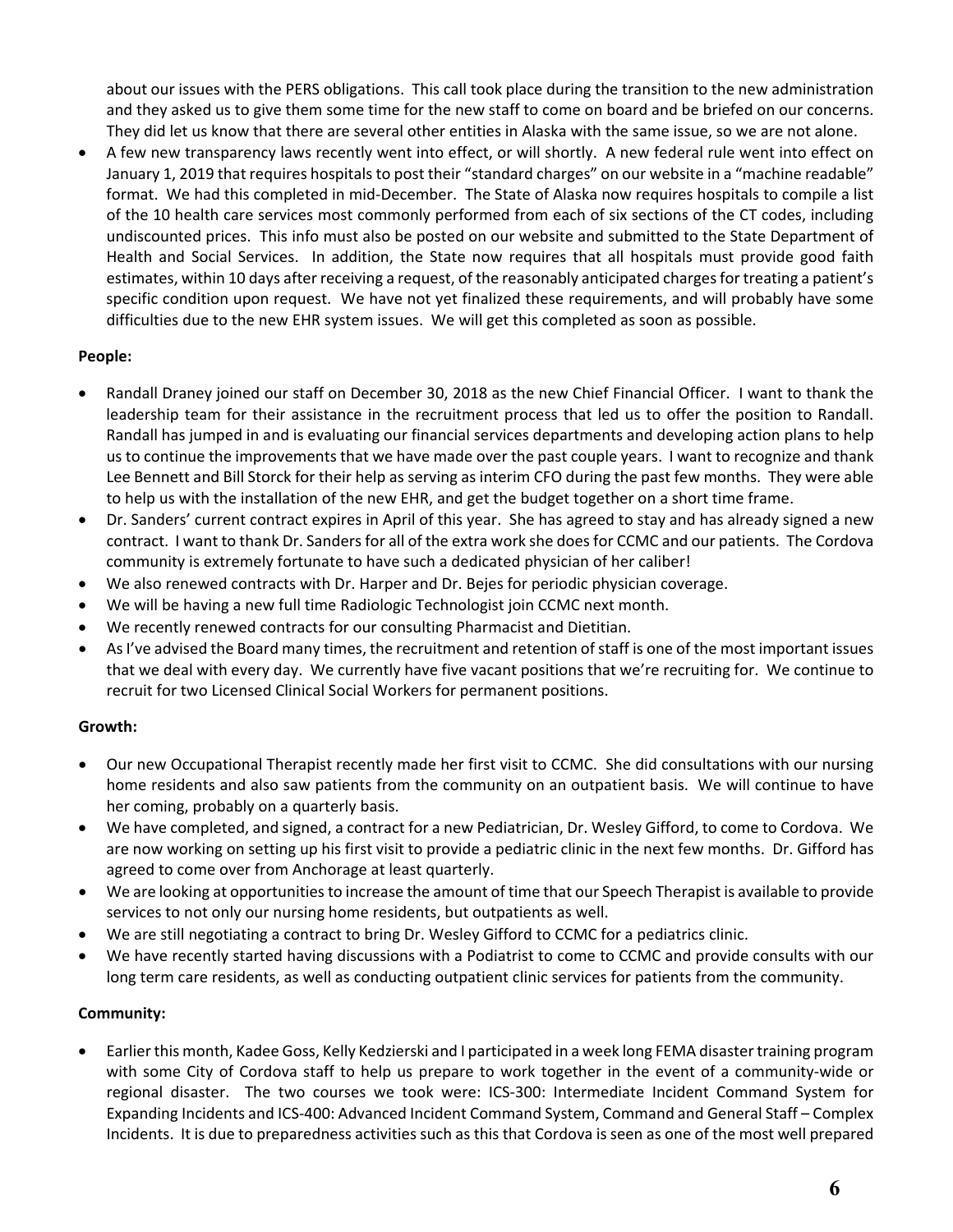communities in Alaska to respond to disasters. A big thank you is in order for the City Emergency Preparedness staff who conducted the training!

- You may have already heard, but there has been a local group of people working for quite some time now to establish a community foundation here in Cordova. Exciting news came last month when the Alaska Community Foundation (ACF) selected the Cordova Community Foundation to become an affiliate of ACF. This will help preserve the future of Cordova by allowing citizens to donate funds into an endowment with the purpose being to help Cordova non-profit organizations spend more time working on their mission and less time fundraising. Congratulations are in order to Kristin Carpenter, who was elected to serve as the first Chairperson of the Advisory Board for the Cordova Community Foundation. I was also elected to serve as the Treasurer of the Advisory Board, and I'm honored to help serve the Cordova community in this fashion.
- CCMC, along with the City of Cordova and the Native Village of Eyak have started a process of researching the potential for improving collaboration in the healthcare field between these entities. A facilitator has led separate meetings, and one joint meeting to discuss potential options. CCMC has provided data and information on current collaboration activities, along with data from our 2016 Community Health Needs Assessment. We have been asked to provide additional information about the services we provide, along with responded to some concerns/perceptions expressed by NVE. There are two additional joint meetings to be held in the near future.
- CCMC continuesto prepare for the Alaska Shield 2019 statewide disaster exercise. We've had some preliminary discussions with our own staff and state and local emergency preparedness staff on how CCMC will participate. While there are still plenty of unknowns, the initial plan will include multiple terrorism attacks across the state. CCMC will participate along with the City in this multi‐day exercise. One area that we are considering is to serve as a Point of Distribution for medications to treat the agent that will be involved in the drill. This will involve mass vaccinations and potentially helping the State as they use CCMC as a hub to distribute medications to outlying communities.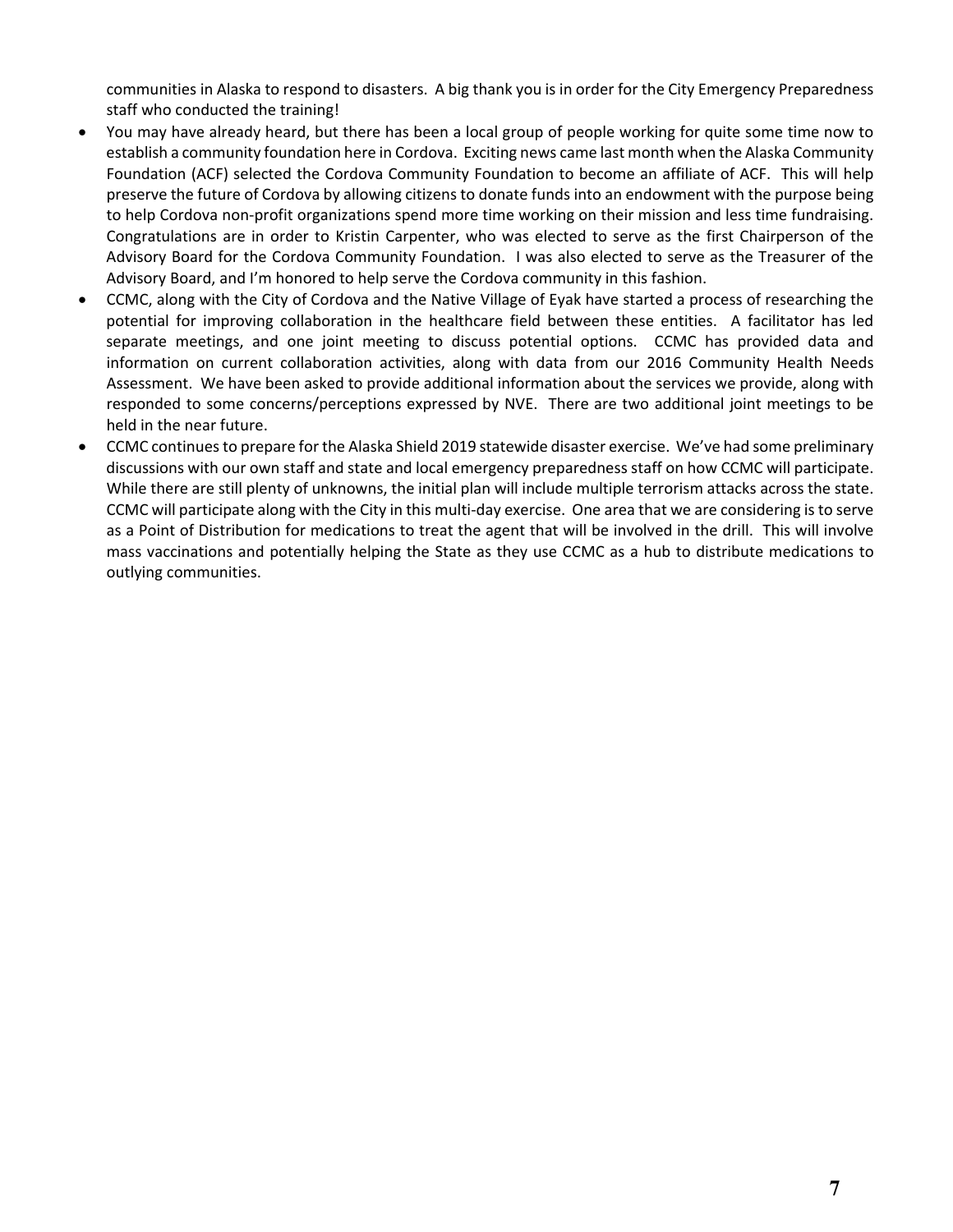

# **Monthly Financial Statements**

# **December, 2018**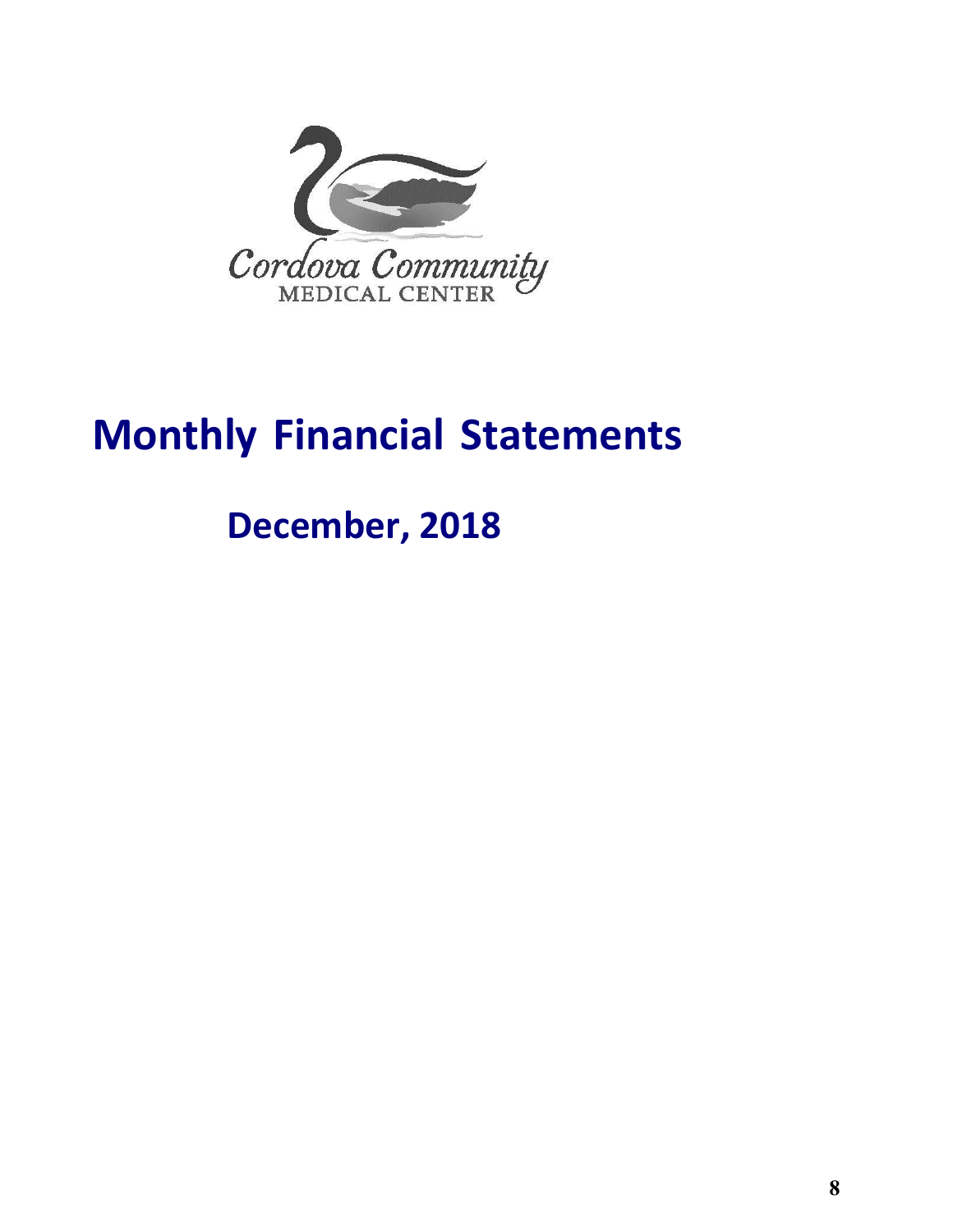January 23, 2019

To the Board, Re: December and Year 2018

#### Financial Statements

The transition of CFO's and staff vacations has delayed completing December. It is anticipated that December 2018 and YTD 2018 Financial statements will be handed out at the board meeting. In the event the financials are not finished in time, they will be sent out as soon as possible. When the financials are made available, they will be presented as "preliminary drafts subject to change." which acknowledges that the accounts have not been fully analyzed yet and it is anticipated that there may be significant changes. See comments under "Accounting Improvements" below.

#### Accounting Improvements

Over the next few months we will be analyzing each account in the balance sheet to insure that the supporting detail matches the balance in the balance sheet, e.g. do the bank reconciliations tie to the balance sheet. Once completed we will maintain this reconciliation process on a monthly basis. Financial statements will become more defendable as this process proceeds.

#### Priorities for Financial Improvements

The initial focus will be on 1) cash reconciliation and management and 2) billing and collections.

Cash reconciliation will consist of catching up the bank reconciliations and entering the results on the "books." Cash management will consist of analyzing our processes for accounting of cash with the goal of reconciling cash to the books on a daily basis.

Billing and collections is the other priority and consists of:

- 1) Software (Evident) that is set up and functioning properly and used by trained staff. This is not the case at present but Scot is addressing this issue.
- 2) Weekly chart review with nursing, medical records, and billing staff to review selected patients. This is being set up with Lucy of Evident.
- 3) Analyzing patient accounts before being sent to our outsourced processor, AVEC, to insure the capture of all charges.
- 4) Improved processes and accountability for working with AVEC to insure AVEC is performing efficiently.
- 5) Improved monitoring of the results of the entire billing and collection process and focus on continuous process improvement.

Randall Draney, CPA CFO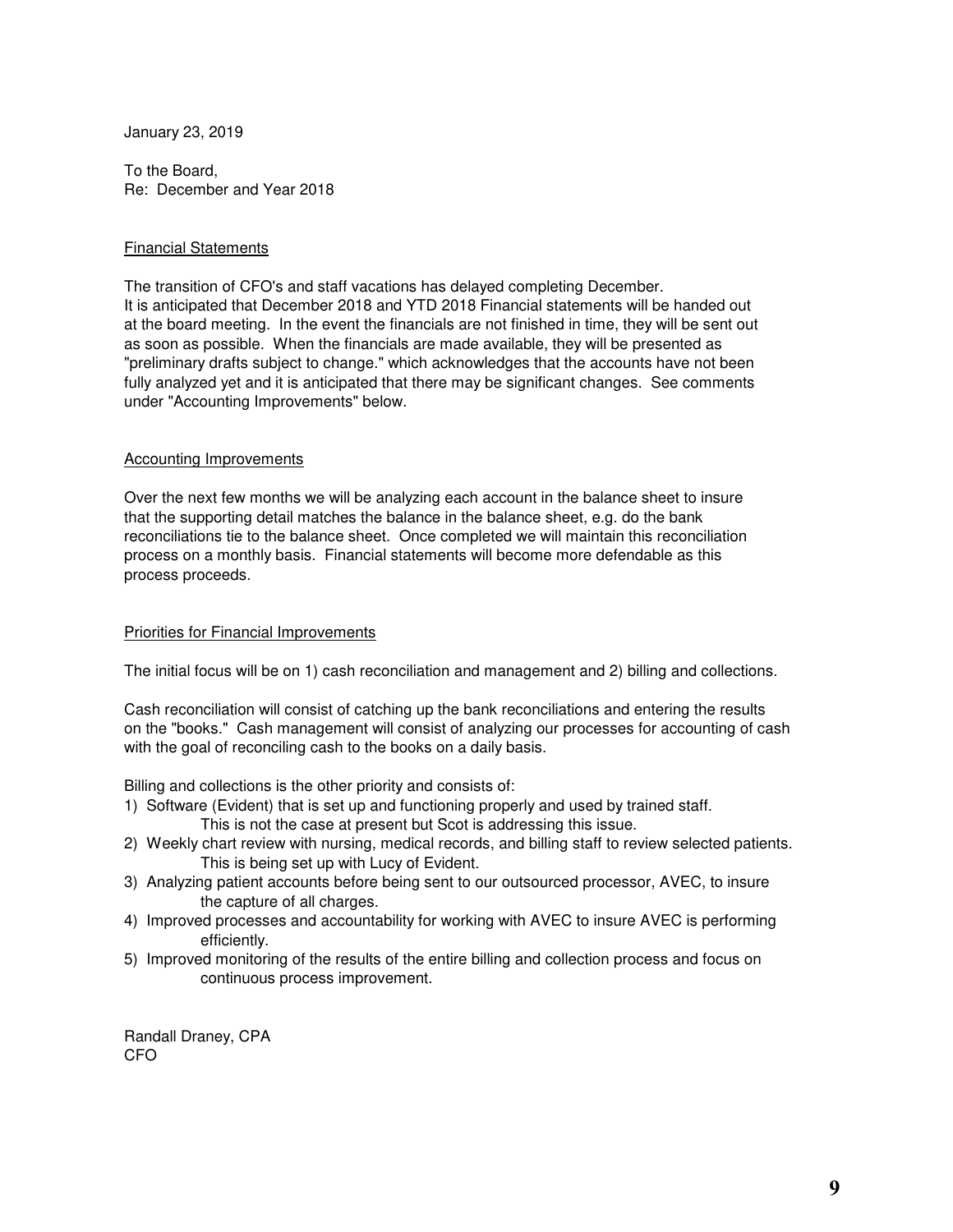| Cordova Community Medical Center Statistics |                      |                |                    |                |                   |                                              |                 |                  |                   |                        |                   |                  |                           |                       |
|---------------------------------------------|----------------------|----------------|--------------------|----------------|-------------------|----------------------------------------------|-----------------|------------------|-------------------|------------------------|-------------------|------------------|---------------------------|-----------------------|
| December-18                                 | 5                    | 28             | 5                  | 8              | $\mathbf{r}$      | $\boldsymbol{S}$                             | $\overline{5}$  | $\overline{5}$   | $\boldsymbol{S}$  | $\overline{5}$         | ႙                 | $\overline{5}$   |                           |                       |
|                                             | <u>ក្នុ</u>          | Feb            | Nar                | Apr            | Nay               | $\frac{5}{5}$                                | $\bar{z}$       | Aug              | Sep               | $\ddot{\rm o}$         | $\frac{8}{2}$     | Dec              | <b>Cumulative Monthly</b> |                       |
| Census<br>Hosp Acute+SWB Avg                |                      |                |                    |                |                   |                                              |                 |                  |                   |                        |                   |                  | Total                     | Average               |
| FY2018 ADC                                  | .6<br>ف              | $4\frac{4}{1}$ | 4.6                | 8.S            |                   | $\frac{8}{1}$                                | بر<br>21        | $\frac{1}{5}$    | بر<br>2           | o.<br>N                | ვ<br>2            | ى:<br>2          |                           | $\frac{8}{2}$         |
| FY 2017                                     | $\overline{3}$ .     | 3.8            | 4.5                | 4.5            | 4.5               | 3.1                                          | $rac{2}{1.2}$   | $4\overline{4}$  | 4.5               | 5.6                    | 5.6               | 5.8              |                           | 4.6                   |
| FX2016                                      | $0.\overline{8}$     | $\frac{6}{1}$  | <u>ო</u>           | $\frac{0}{2}$  |                   | $\mathbf{\Omega}$<br>$\overline{\mathsf{N}}$ | Ņ               | $\overline{0}$ . | $\overline{0}$    | Ξ                      | 0.5               | $\frac{0}{1}$    |                           | $\frac{2}{1}$         |
| <b>Acute Admits</b>                         |                      |                |                    |                |                   |                                              |                 |                  |                   |                        |                   |                  |                           |                       |
| FY 2018                                     | N                    | 41r            | ച∣പ                | 4              |                   | 4                                            | ്∣ി             |                  | $\sim$            | $\circ$                | 4                 | ო                | 47                        |                       |
| FY2017                                      | တ ယ                  |                |                    | 5              | $\overline{4}$    |                                              |                 | ო∣అ∣ග            | $\circ$           | $\infty$               | 2                 | $\overline{4}$   | 69                        | တ္ပစ္ပြ               |
| FY 2016                                     |                      | $\infty$       | က                  | $\infty$       | တ                 | 5                                            | N               |                  | $\circ$           | $\frac{1}{1}$          | $\infty$          | $\infty$         | $\overline{\infty}$       | 6.8                   |
| <b>Days</b><br><b>Acute Patient</b>         |                      |                |                    |                |                   |                                              |                 |                  |                   |                        |                   |                  |                           |                       |
| FY 2018                                     | SS                   | $\infty$       | $\frac{\infty}{1}$ | თ              | $\sim$            | $\overline{C}$                               | $\frac{6}{1}$   | $\circ$          | Ю                 | $\circ$                | $\infty$          | ᠮ                | 125                       | 10.4                  |
| FY 2017                                     | 34                   | 23             | 29                 | $\overline{1}$ | $\overline{0}$    | $\sim$                                       | 27              | $\infty$         | $\frac{1}{2}$     | $\frac{\infty}{\cdot}$ | $\circ$           | $\tilde{=}$      | 205                       | 17.1                  |
| FY 2016                                     | $\frac{6}{1}$        | $\frac{5}{1}$  | $\frac{8}{1}$      | 22             | 82                | 20                                           | $\overline{+}$  | $\overline{C}$   | $\frac{8}{1}$     | 22                     | $\frac{1}{2}$     | ŗ                | 210                       | 17.5                  |
| <b>SWB Admits</b>                           |                      |                |                    |                |                   |                                              |                 |                  |                   |                        |                   |                  |                           |                       |
| $\frac{210Z\lambda\pm}{810Z\lambda\pm}$     |                      |                |                    | 0              |                   | ణ∣౦                                          |                 |                  |                   | $\circ$                | 0                 |                  | $\frac{0}{1}$             | $\overline{0.8}$      |
|                                             | $\alpha$  ഗ $\alpha$ | ന∣ഢ            | ೦∣∾                | ┯              | ೦l∾               |                                              |                 | 0                | 0                 | S                      |                   |                  | $\frac{1}{2}$             | $\frac{6}{1}$         |
| FY 2016                                     |                      |                | $\circ$            | N              |                   | က                                            |                 | $\circ$          |                   | $\mathbf{\Omega}$      |                   | N                |                           | $\frac{4}{1}$         |
| <b>SWB Patient Days</b>                     |                      |                |                    |                |                   |                                              |                 |                  |                   |                        |                   |                  |                           |                       |
| FY 2018                                     | $\overline{166}$     | 116            | 124                | 75             | 5                 | $\frac{3}{4}$                                | 50              | $\vec{4}$        | 57                | 89                     | 8                 | 20               | 895                       | 74.6                  |
| FY 2017                                     | 84                   | $\frac{8}{4}$  | 109                | $\overline{1}$ | $\overline{11}$   | $\overline{6}$                               | 114             | 124              | $\overline{061}$  | 157                    | 163               | 171              | 418                       | 118.2                 |
| FY 2016                                     | ω                    | $\overline{4}$ | 23                 | 22             | $\frac{8}{2}$     | $\frac{4}{6}$                                | ξŚ              | $\circ$          | ω                 | $\overline{1}$         |                   | $\overline{4}$   | 237                       | 19.8                  |
| C Admits<br>CCMC <sub>L</sub>               |                      |                |                    |                |                   |                                              |                 |                  |                   |                        |                   |                  |                           |                       |
| FY 2018                                     |                      | $\circ$        | $\circ$            |                | $\circ$           | $\circ$                                      |                 | $\circ$          | $\circ$           | 0                      | $\circ$           |                  | $\mathbf \omega$          | 0.5                   |
| EY 2017<br>FY 2016                          | $\sim$ $\sim$        | 0 0            | $\circ$            | $\sim$ $\sim$  | $\circ$           | $\circ$                                      | ola             | $\circ$          | 0                 | 0                      | $\circ$           | 0                | ం∣ఌ                       | $\frac{0}{10}$        |
|                                             |                      |                | 0                  | 0              | 0                 | 0                                            |                 | $\circ$          | 0                 | 0                      | 0                 | 0                |                           | ြိ                    |
| Days<br>Resident<br>COMO <sub>L</sub>       |                      |                |                    |                |                   |                                              |                 |                  |                   |                        |                   |                  |                           |                       |
| FY 2018                                     | 303                  | 278            | 310                |                | $\frac{1}{3}$     | 286                                          | 309             | 310              | 300               | $\frac{1}{3}$          | 300               | 304              | 3,615                     | 301.3                 |
| FY 2017                                     | $\frac{10}{5}$       | 280            | $\frac{10}{310}$   | $rac{26}{25}$  | $\frac{310}{310}$ | $\frac{8}{208}$                              | $\frac{5}{292}$ | $rac{210}{310}$  | $\frac{100}{300}$ | $\frac{510}{310}$      | $\frac{300}{300}$ | 310              | $\frac{3,650}{3,637}$     | $\frac{304.2}{303.1}$ |
| FY 2016                                     |                      |                |                    |                |                   |                                              |                 |                  |                   |                        |                   | $\overline{310}$ |                           |                       |
| C Avg. Census<br>COMO <sub>L</sub>          |                      |                |                    |                |                   |                                              |                 |                  |                   |                        |                   |                  |                           |                       |
| FY 2018                                     | $9.\overline{8}$     | 9.9            | 10.0               | 9.8            | 10.0              | 9.5                                          | 10.0            | 10.0             | 10.0              | 10.0                   | 10.0              | 9.8              |                           | 9.9                   |
| FY 2017                                     | 10.0                 | 10.0           | 10.0               | 10.0           | 10.0              | 10.0                                         | 10.0            | 10.0             | 10.0              | 10.0                   | 10.0              | 10.0             |                           | 0.0                   |
| FY 2016                                     | 10.0                 | 10.0           | 10.0               | 10.0           | 10.0              | 10.0                                         | 10.0            | 10.0             | 10.0              | 10.0                   | 10.0              | 10.0             |                           | 10.0                  |
| ER Visits                                   |                      |                |                    |                |                   |                                              |                 |                  |                   |                        |                   |                  |                           |                       |
| $FY\overline{2018}$                         | $\frac{6}{4}$        | $\frac{3}{4}$  | 60                 | $\frac{4}{6}$  | 54                | 57                                           |                 | 54               | 52                | 33                     | 88                | ೫                | 591                       | 49.3                  |
| ≟7 2017                                     | 6 <sub>b</sub>       | $rac{9}{45}$   | 47                 | $\overline{6}$ | 53                | $\frac{6}{55}$                               | 예계적             | 89               | នា<br>ឆ           | $rac{43}{55}$          | 42                | န္ကုန္ယ          | 604                       | $\frac{8}{50}$        |
| 百2016                                       | SS <sub>N</sub>      |                | 52                 | 52             | င္ပြာ             |                                              |                 | $\overline{z}$   |                   |                        | $\frac{2}{3}$     |                  | 694                       |                       |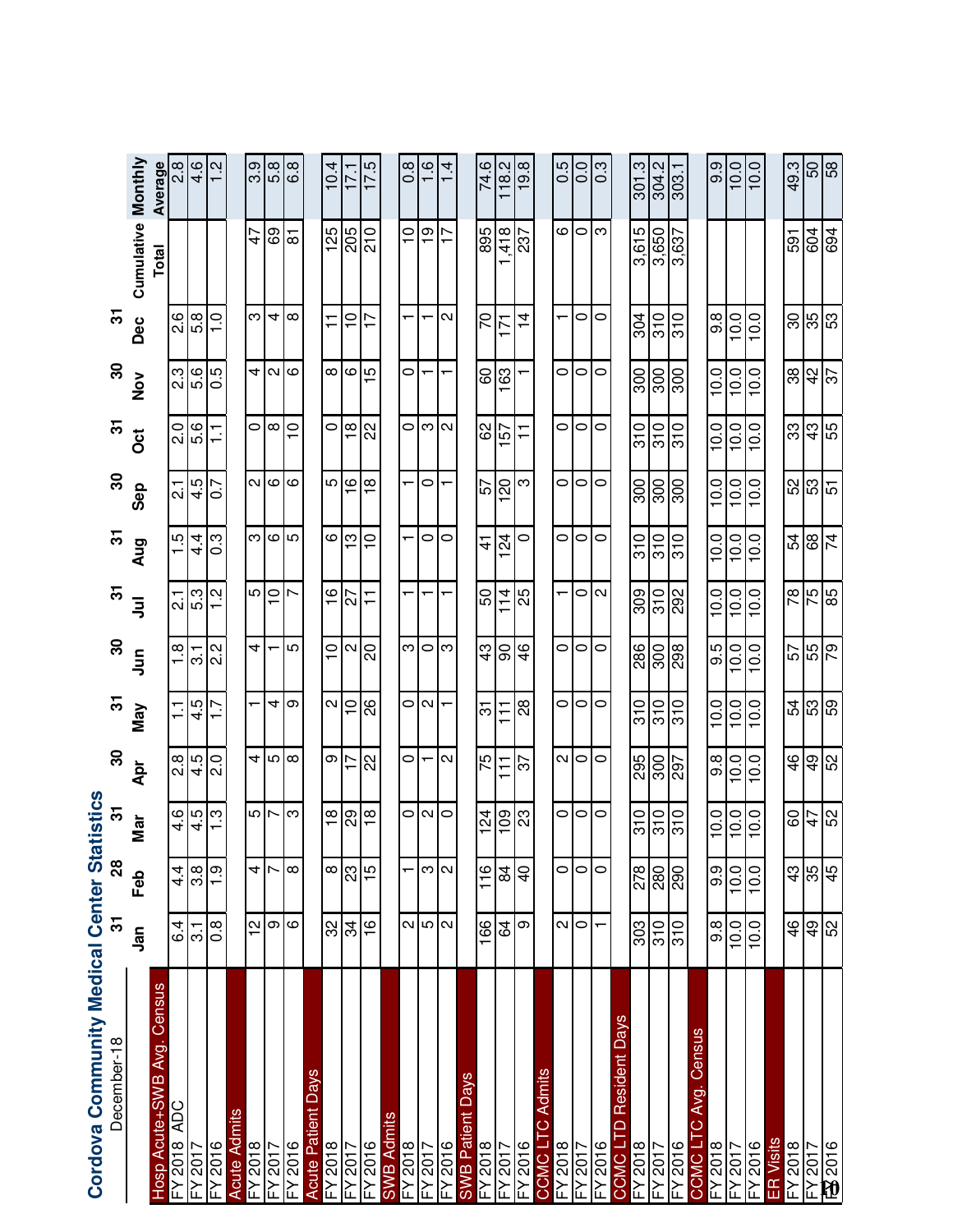| Cordova Community Medical Center Statistics |                  |                  |                |                |                   |                |            |                |                |                |                 |                           |                        |                     |
|---------------------------------------------|------------------|------------------|----------------|----------------|-------------------|----------------|------------|----------------|----------------|----------------|-----------------|---------------------------|------------------------|---------------------|
| December-18                                 | స్               | 28               | ᢛ              | ႙              | ᢛ                 | 30             | ᢛ          | 5              | $30$           | 5              | ႙               | $\overline{\mathfrak{S}}$ |                        |                     |
|                                             | <u>ក្នុ</u>      | Feb              | Mar            | Apr            | Nay               | $\bar{5}$      | $\bar{5}$  | Aug            | Sep            | ö              | $\frac{5}{2}$   |                           | Dec Cumulative Monthly |                     |
| Outpatient Registrations w/ER               |                  |                  |                |                |                   |                |            |                |                |                |                 |                           |                        |                     |
| $=$ Y 2018                                  | 162              | 158              | 213            | 301            | 235               | 176            | 204        |                |                |                |                 |                           |                        |                     |
| FY 2017                                     | 120              | $\overline{1}$   | 138            | 293            | 136               | 146            | 177        | 168            | 145            | 106            | $\frac{10}{11}$ | \$                        | .744                   | 145                 |
| $-4.5016$                                   | 120              | 117              | $\frac{5}{1}$  | 342            | 159               | 164            | 160        | 172            | 165            | 146            | 126             | 137                       | 1,939                  | 162                 |
| <b>PT</b> Procedures                        |                  |                  |                |                |                   |                |            |                |                |                |                 |                           |                        |                     |
| FY 2018                                     | 370              | $\overline{221}$ | 184            | 215            | 295               | 281            | 271        | 408            | 334            | 400            | 424             | 333                       | 3,736                  | $\frac{1}{3}$       |
| Y2017                                       | 416              | 322              | 497            | 399            | 327               | 296            | 343        | 136            | 206            | 373            | 270             | 178                       | 3,763                  | 314                 |
| $-42016$                                    | $\overline{319}$ | 344              | 849            | $\frac{1}{2}$  | 326               | 396            | <b>167</b> | 324            | 489            | 346            | 407             | 415                       | 4,407                  | 367                 |
| ab Tests                                    |                  |                  |                |                |                   |                |            |                |                |                |                 |                           |                        |                     |
| $=$ Y 2018                                  | 352              | 290              | 339            | 208            | 269               | 244            | 358        | 269            | 215            | 236            | 285             | 267                       | 3,332                  | 278                 |
| Y2017                                       | 298              | 322              | 284            | 304            | 318               | 283            | 435        | 410            | 337            | 280            | 278             | 305                       | 3,854                  | 321                 |
| FY 2016                                     | 304              | 363              | 324            | 350            | 374               | 399            | 318        | 314            | 319            | 340            | 272             | 219                       | 3,896                  | 325                 |
| <b>K-Ray Procedures</b>                     |                  |                  |                |                |                   |                |            |                |                |                |                 |                           |                        |                     |
| FY 2018                                     | 59               | 86               | 58             | 8g             | 50                | 59             | 71         | යි             | 39             | 53             | 80              | 80                        | 585                    | $\frac{9}{4}$       |
| FY 2017                                     | 47               | $\frac{3}{4}$    | 57             | 89             | $\frac{2}{3}$     | යි             | 22         | 57             | 43             | ಸ              | <u>न</u>        | 83                        | 541                    | 45                  |
| FY 2016                                     | 60               | 52               | 34             | 99             | 97                | 71             | යි         | 74             | 52             | $\overline{4}$ | $\frac{2}{3}$   | 57                        | 691                    | 58                  |
| CT Procedures                               |                  |                  |                |                |                   |                |            |                |                |                |                 |                           |                        |                     |
| FY 2018                                     | $\frac{4}{4}$    | Ľ                | $\frac{6}{1}$  | Ľ              | Ľ                 | $\overline{4}$ | ₽          | <u>र्ज</u>     | თ              | ∞              | 0               | $\circ$                   | $\frac{5}{2}$          | $\frac{1}{1}$       |
| FY 2017                                     |                  |                  | ო              | $\frac{1}{4}$  | $\mathbf{\Omega}$ | $\frac{4}{4}$  | ଧ $ 8 $    | 15             | N<br>$\mathbf$ | თ              | $^\infty$       | l LO                      | 138                    | 51                  |
| $-42016$                                    | $\circ$          | r                | ဖ              | $\overline{4}$ | Ю                 | $\overline{2}$ |            | $\overline{4}$ | Ю              | 25             | Ţ               | S                         | 180                    | $\frac{15}{2}$      |
| <b>COMC Clinic Visits</b>                   |                  |                  |                |                |                   |                |            |                |                |                |                 |                           |                        |                     |
| $\overline{FY}$ 2018                        | 206              | 183              | 203            | 176            | 219               | $\frac{0}{1}$  | 170        | 236            | 241            | 270            | $\overline{5}$  | 152                       | 2,447                  | 204                 |
| 7102 Y                                      | 212              | 175              | 197            | 188            | 8 <sub>7</sub>    | 239            | 217        | 284            | 356            | 283            | $\frac{8}{2}$   |                           | 2,775                  | 231                 |
| $-4.2016$                                   | 178              | 50               | 170            | 203            | 222               | $\frac{5}{19}$ | 205        | 53             | 343            | 227            | 203             | 223                       | <b>S6S'Z</b>           | 216                 |
| Hith Visits<br><b>Behavioral</b>            |                  |                  |                |                |                   |                |            |                |                |                |                 |                           |                        |                     |
| $=$ Y 2018                                  | $\overline{1}$   | 88               | 127            | 114            | 112               | 99             | 126        | 111            | 35             | 84             | 95              | 3                         | 1,176                  | 86                  |
| FY 2017                                     | $\overline{C}$   | 86               | $\overline{7}$ | $\overline{6}$ | $\frac{88}{2}$    | 001            | အခြ        | 109            | 72             | 85             | 84              | 16                        | 670                    | 78                  |
| FY 2016                                     | 34               | 8                | 103            | 104            | 68                | 57             |            | 6£             | 56             | 47             | 8               | $\overline{\mathcal{Z}}$  | 967                    | $\overline{\infty}$ |
| Retail Pharmacy Scripts                     |                  |                  |                |                |                   |                |            |                |                |                |                 |                           |                        |                     |
| $FY\overline{2}018$                         | 864              | 752              | 969            | 1,002          | 1.072             | 1,020          | 1,093      | 1,047          | 869            | 1,150          | 984             | 1,048                     | 11,870                 | 989                 |

**11**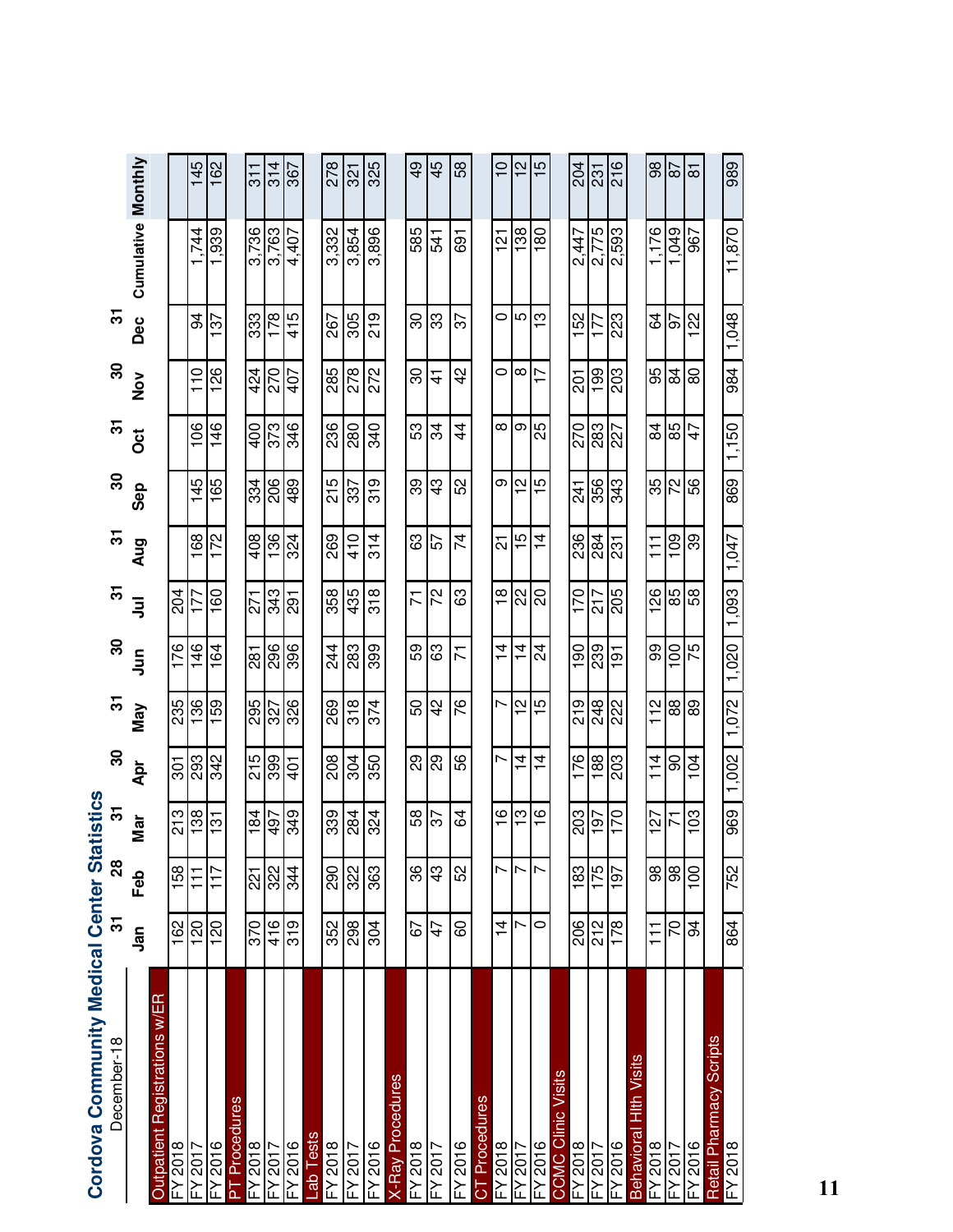Medical Staff Report to the CCMC Board of Authority

The 4th quarter of 2018

This quarter we brought a new service to Cordova with the introduction of home sleep studies. We are partnering with Dr. Dodge of Peak Neurology to provide this service. This service is going smoothly and will hopefully continue to grow. We are glad to provide Cordova with sleep study capabilities without the need to travel to Anchorage.

We are continuing to work with Evident and the new electronic medical record (EMR). Unfortunately we are using many work arounds to get the system to function for us. There are many parts of the EMR that slow our throughput. We are continuing to put in time and effort to improve the system and document where adjustments and fixes are needed for Evident to fix the issues. We all continue to look forward to a day with fewer electronic medical record issues.

Clinic volumes have been slightly down over the  $4<sup>th</sup>$  quarter. On average this volume decrease has been equal to ~3.5 fewer patients per week. This is multifactorial. Clinic staff have identified several areas we feel we can improve. Volumes have certainly been impacted by rotational medical staff and our new EMR. We continue to strive to provide quality care for our community and feel that as we provide excellent patient centered care, we will continue to grow.

At the end of last quarter Dr. Sanders and Scot Mitchell provided a joint training session for the Cordova EMS, and CCMC clinical staff. The training session went very well and there have been many requests to provide similar training session in the future. We plan to continue this collaborative training quarterly.

Dr. Hannah Sanders Medical Director

January 31, 2019 Meeting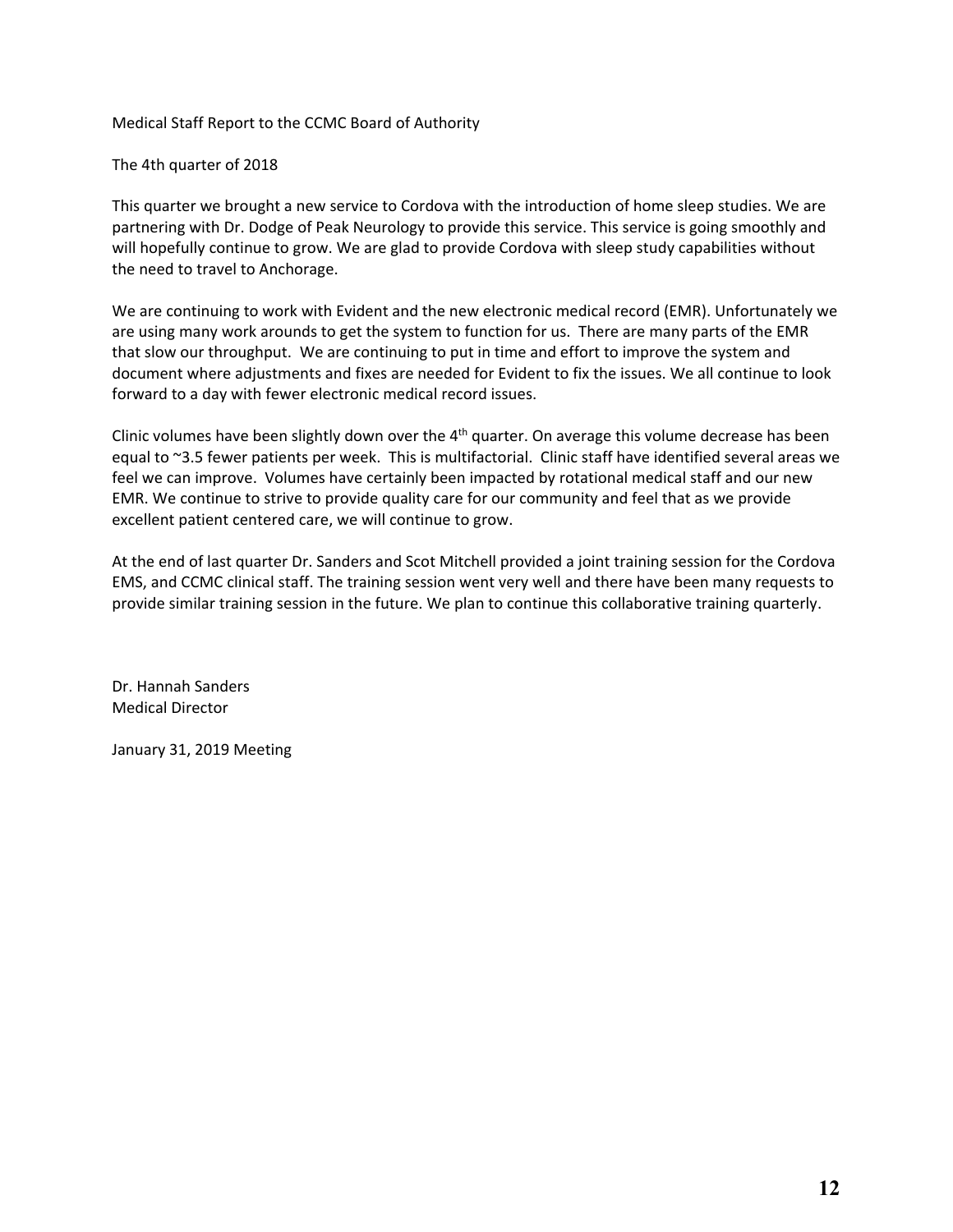

- **Date:** January 31th 2019
- To: CCMC Authority Board of Directors
- **From:** Director of Long Term Care, Kadee Goss RN
- **RE:** Nursing Report
	- We are utilizing all 10 bed Long Term Care at this time. Over the month we have been down to 9 residents.
	- We are always focused on safety for all of our residents, we continue with hourly rounds on each resident, making sure beds are in low position when occupied and needed items are in residents reach.
	- We have been focused this month on getting all residents appointments for different resources they may need, including dental, vision, and urology.
	- Each resident was offered time to work with our Occupational Therapist. She was able to work with the residents and educate the staff on ways to safely maintain and improve function.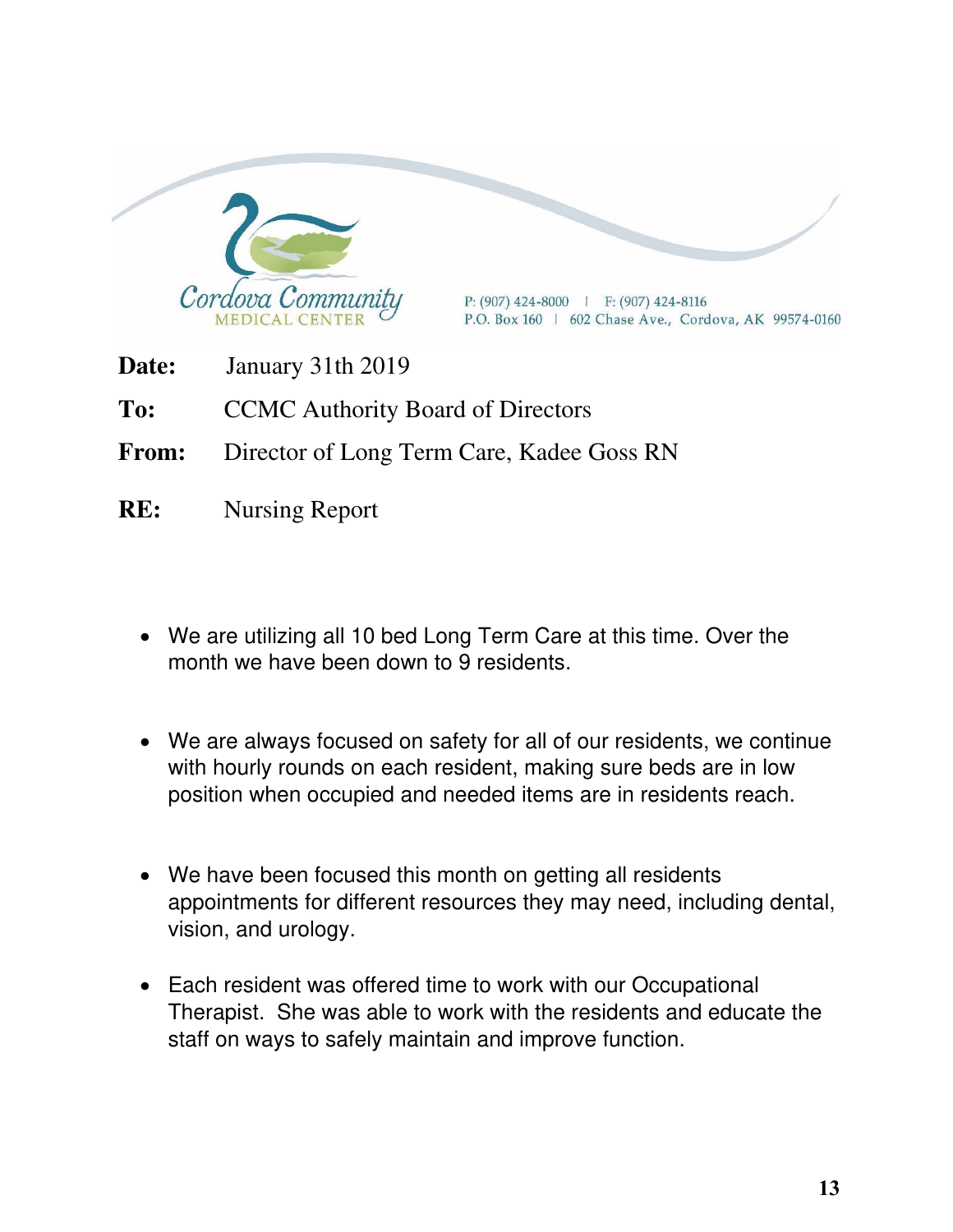To: CCMC Authority Board of Directors From: Kelly Kedzierski, RN RE: January 2019 Nursing Update

- Staffing:
	- Nursing staffing continues to be adequate as both Kadee and I have worked the floor a few times in the past couple of weeks. It gives us the opportunity to have even more hands on interaction with both our staff and the residents/patients and visitors of CCMC. We will be getting a few new faces in the next month as some travel nurses are leaving and others will be coming to join our team here at CCMC
- Census:
	- LTC census had decreased to 9 residents throughout the month but is now back up to 10. Currently, we have 3 Swing beds occupied.
- The ongoing challenges:
	- Surveys-Continue with the current plans and prepare for the CAH survey in the near future.

Training-

- On December  $20<sup>th</sup>$ , 2018 CCMC had an in-service with the EMS and Nursing staff for Cardiac and Trauma Training.
- On January 5<sup>th</sup>, 2019 The SART team came to CCMC to do a presentation for out nursing staff.
- On January  $15<sup>th</sup>$ , 2019here was a Nursing staff in-service on Pediatric assessment and respiratory.

Kelly Kedzierski, RN

CAH-DON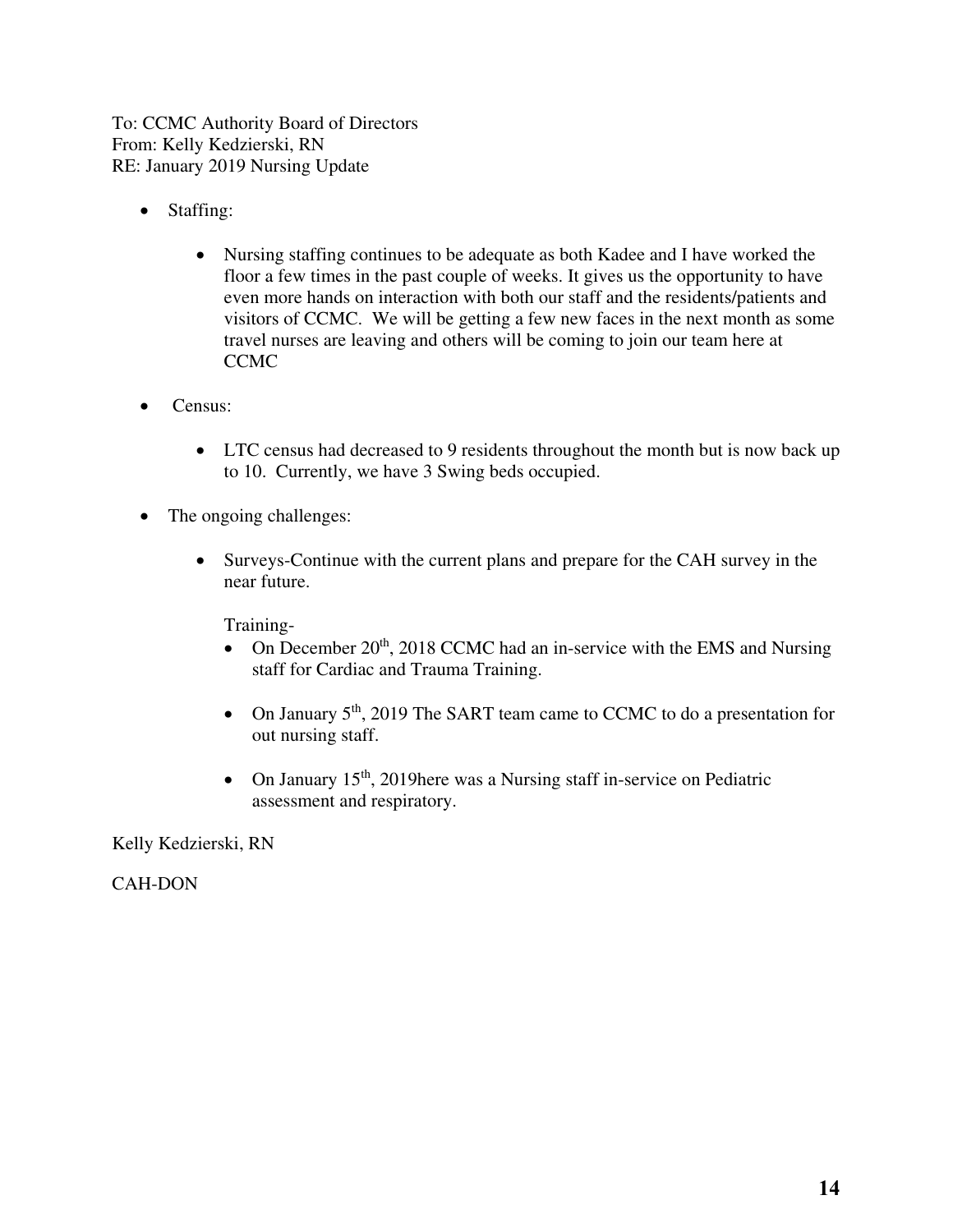To: CCMC Authority Board of Directors From: Kelly Kedzierski, RN RE: January 2019 Quality Improvement Report

#### **Quality Improvement**

The CCMC team is continuously and consistently working hard to build a healthcare system that focuses on keeping our community healthy, provides appropriate and timely access to excellent healthcare, and provides the right care, at the right time, in the right place, all the while promoting focused improvement.

Currently we are meeting on a monthly basis. The last Quality meeting was held on December 19, 2018 where we discussed:

- Environment of care rounds- our team has pulled together to ensure action items on our environment of care rounds are addressed quickly.
- QAPI PLAN 2019- which was to be approved by the Board on 01/07/2019
- QAPI Self-assessment- this is a tool that helps CCMC assess where we are in our QAPI program compared to where we would like to be. In comparison to last year's selfassessment we are doing well. Quality is a priority in our organization and our selfassessment reflects that.

Our next Quality meeting will be held on January 29<sup>th</sup>.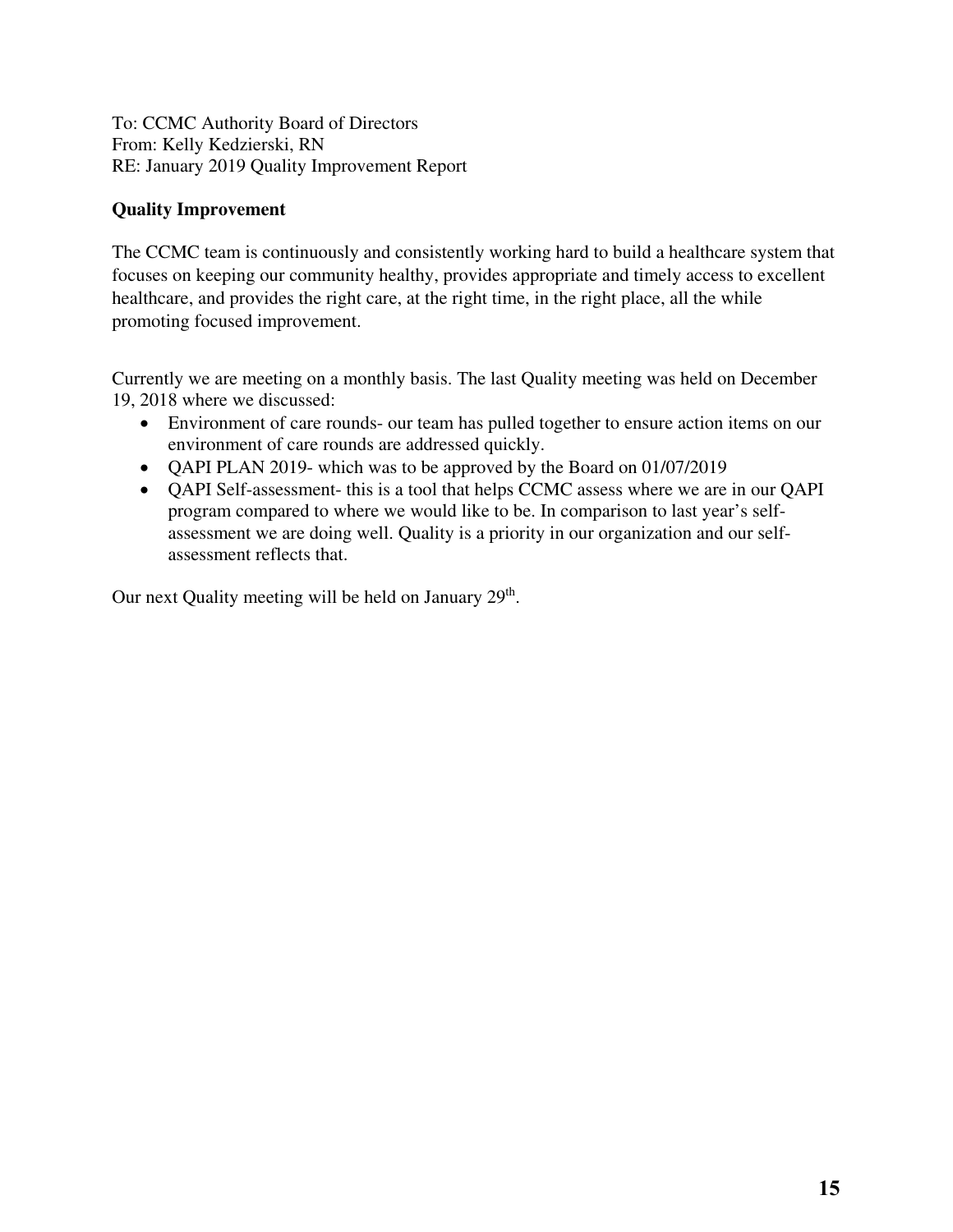To: CCMC Authority Board of Directors From: Kelly Kedzierski, RN RE: January 2019 Infection Control

#### **Infection Control**

- The last meeting was held on November  $14<sup>th</sup>$ , 2018. Our next meeting with be held on February  $5<sup>th</sup>$ , 2019
- Antibiotic Stewardship-Tracking and Surveillance was main topic at this meeting.
- With it being flu season Respiratory Etiquette and Hand Hygiene are still top priorities.

#### **Fun Facts**:

Based on this methodology, CDC estimates that as of Jan. 5 2019:

- 6.2 to 7.3 million people have been sick with flu,
- 2.9 to 3.5 million people have been to the doctor because of flu, and
- 69,300 to 83,500 people have been hospitalized because of flu

These estimates are cumulative and will be updated over the course of the annual flu season on Fridays.

Germs can get into the body through our eyes, nose and mouth and make us sick, Handwashing with soap removes germs from hands and helps prevent sickness. Studies have shown that handwashing can prevent 1 in 3 diarrhea-related sicknesses and 1 in 5 respiratory infections such as a cold or the flu.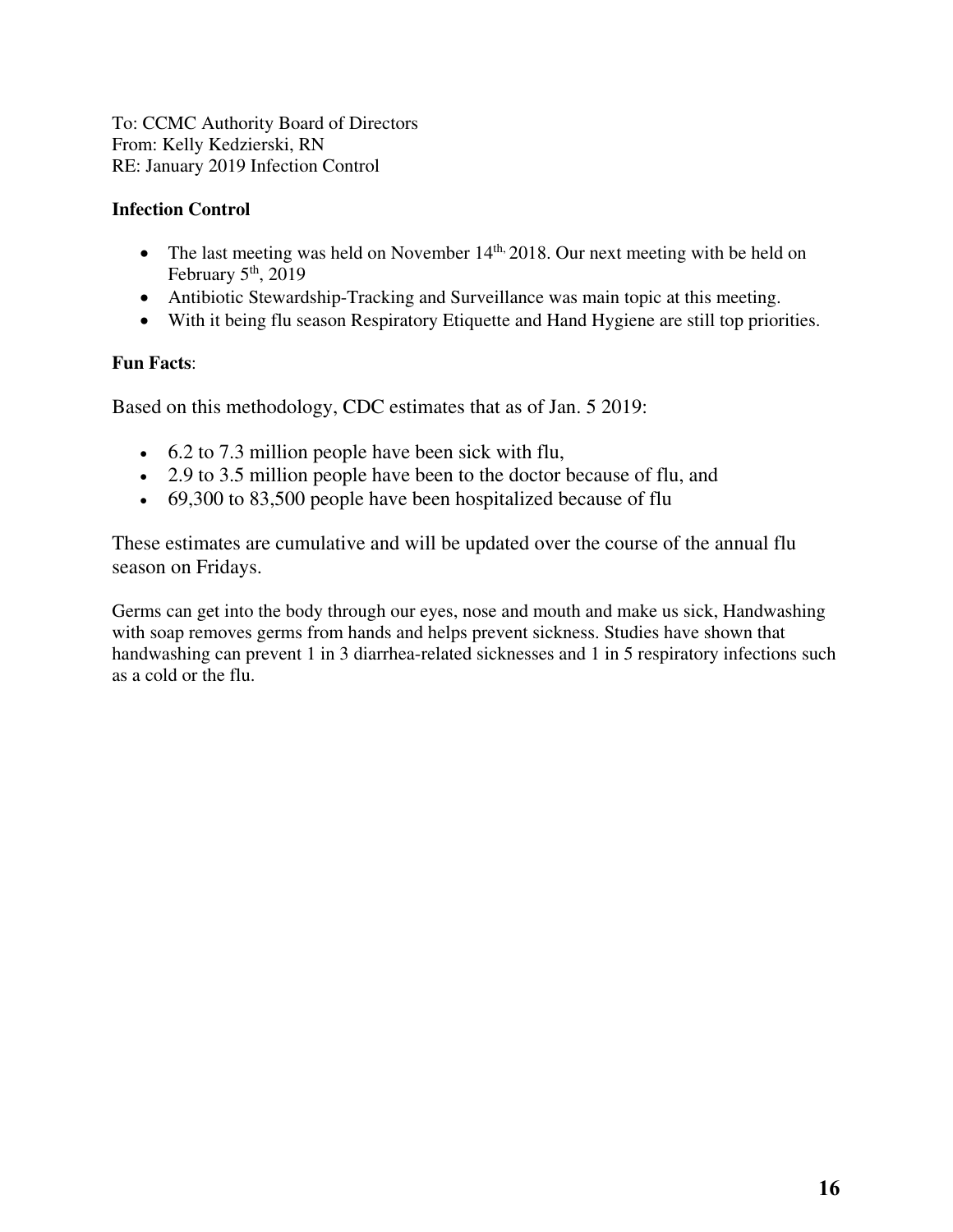# Handwashing at Home, at Play, and Out and About





**Centers for Disease Control and Prevention** National Center for Emerging and Zoonotic Infectious Diseases

Germs are everywhere! They can get onto your hands and items you touch throughout the day. Washing hands at key times with soap and water is one of the most important steps you can take to get rid of germs and avoid spreading germs to those around you.

# How can washing your hands keep you healthy?

Germs can get into the body through our eyes, nose, and mouth and make us sick. Handwashing with soap removes germs from hands and helps prevent sickness. Studies have shown that handwashing can prevent 1 in 3 diarrhea-related sicknesses and 1 in 5 respiratory infections, such as a cold or the flu.



# Handwashing helps prevent infections for these reasons:



People often touch their eyes, nose, and mouth without realizing it, introducing germs into their bodies.



Germs from unwashed hands may get into foods and drinks when people prepare or consume them. Germs can grow in some types of foods or drinks and make people sick.

Germs from unwashed hands can be transferred to other objects, such as door knobs, tables, or toys, and then transferred to another person's hands.

# What is the right way to wash your hands?

- 1. Wet your hands with clean running water (warm or cold) and apply soap.
- 2. Lather your hands by rubbing them together with the soap.
- 3. Scrub all surfaces of your hands, including the palms, backs, fingers, between your fingers, and under your nails. Keep scrubbing for at least 20 seconds. Need a timer? Hum the "Happy Birthday" song twice.
- 4. Rinse your hands under clean, running water.
- 5. Dry your hands using a clean towel or air dry them.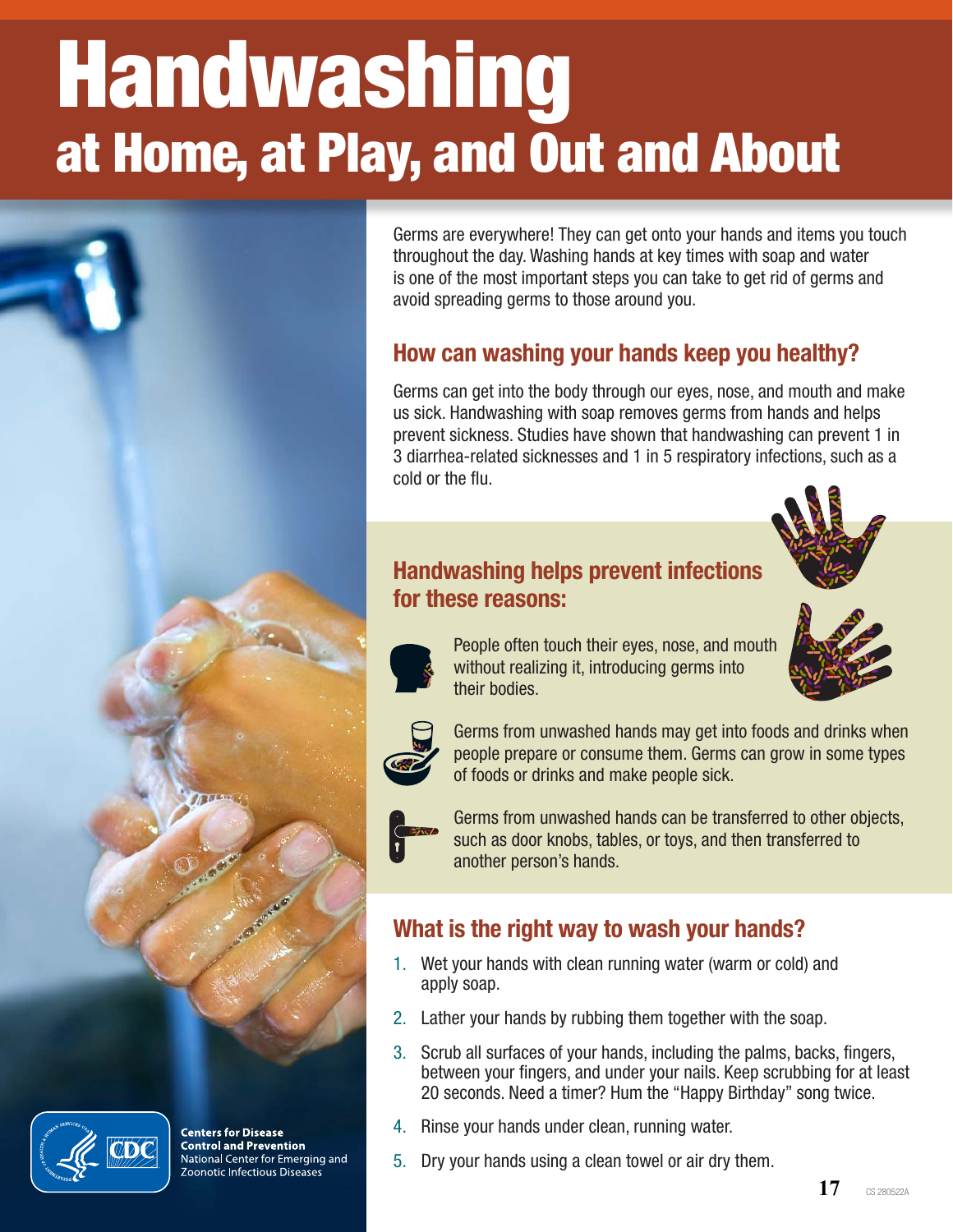# When should you wash your hands?

Handwashing at any time of the day can help get rid of germs, but there are key times when it's most important to wash your hands.

- Before, during, and after preparing food
- Before eating food
- Before and after caring for someone who is sick
- Before and after treating a cut or wound
- After using the bathroom, changing diapers, or cleaning up a child who has used the bathroom
- After blowing your nose, coughing, or sneezing
- After touching an animal, animal food or treats, animal cages, or animal feces (poop)
- After touching garbage
- If your hands are visibly dirty or greasy

# What type of soap should you use?



You can use bar soap or liquid soap to wash your hands. Many public places provide liquid soap because it's easier and cleaner to share with others. Studies have not found any added health benefit from using soaps containing antibacterial ingredients when compared with plain soap. Both are equally effective in getting rid of germs. If soap and water are not available, use an alcohol-based hand sanitizer that contains at least 60% alcohol.

# How does handwashing help fight antibiotic resistance?

Antibiotic resistance occurs when bacteria resist the effects of an antibiotic – that is, germs are not killed and they continue to grow. Sicknesses caused by antibiotic-resistant bacteria can be harder to treat. Simply using antibiotics creates resistance, so avoiding infections in the first place reduces the amount of antibiotics that have to be used and reduces the likelihood that resistance will develop during treatment. Handwashing helps prevent many sicknesses, meaning less use of antibiotics.

Studies have shown that handwashing can prevent

1 in 3 diarrhea-related

sicknesses and

1 in 5

respiratory infections, such as a cold or the flu.

For more information and a video demonstration of how to wash your hands, visit the CDC handwashing website:

# www.cdc.gov/handwashing